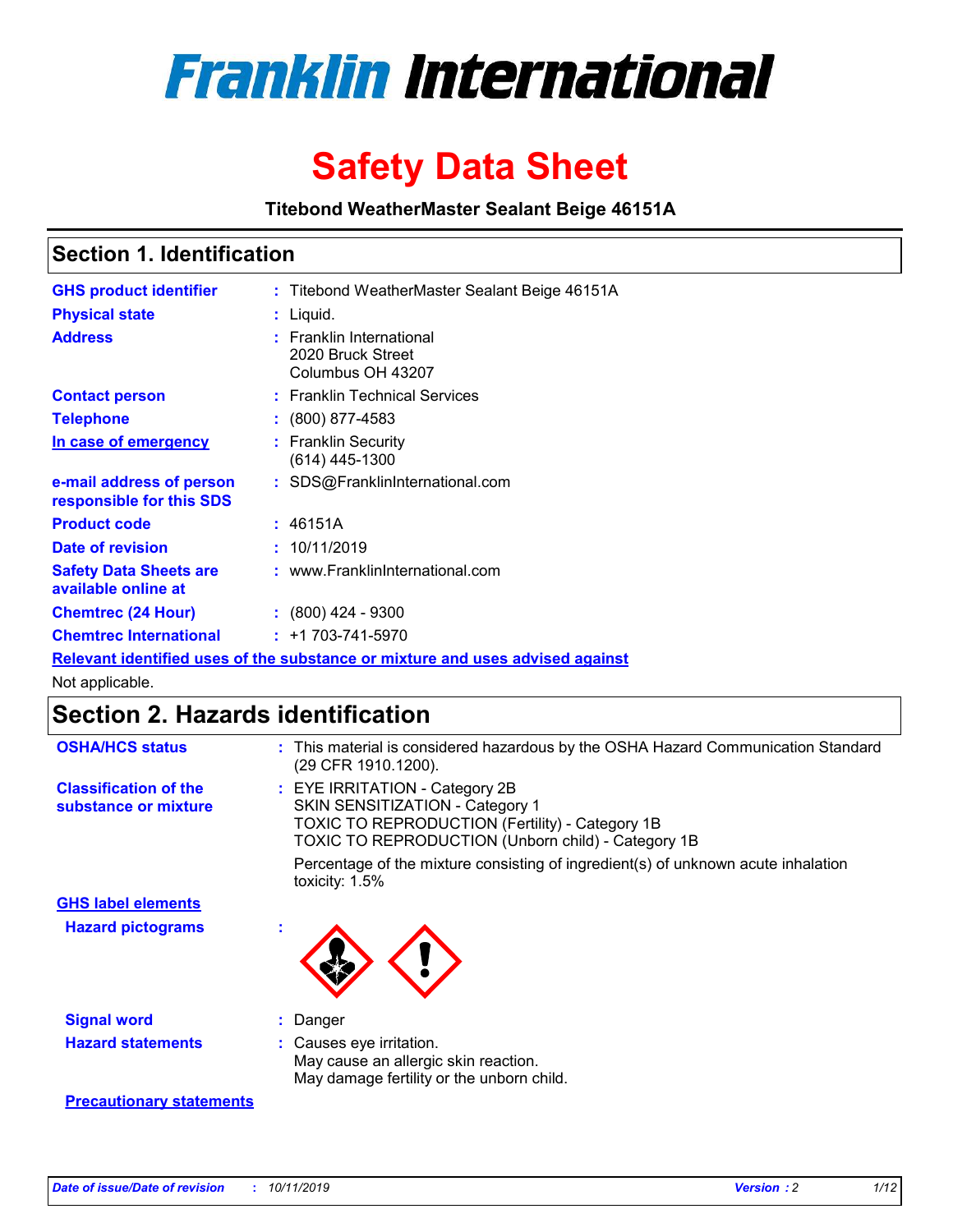### **Section 2. Hazards identification**

| <b>Prevention</b>                          | : Obtain special instructions before use. Do not handle until all safety precautions have<br>been read and understood. Wear protective gloves. Wear eye or face protection.<br>Wear protective clothing. Avoid breathing vapor. Wash hands thoroughly after handling.<br>Contaminated work clothing must not be allowed out of the workplace.                                                        |
|--------------------------------------------|------------------------------------------------------------------------------------------------------------------------------------------------------------------------------------------------------------------------------------------------------------------------------------------------------------------------------------------------------------------------------------------------------|
| <b>Response</b>                            | : IF exposed or concerned: Get medical attention. IF ON SKIN: Wash with plenty of<br>soap and water. Wash contaminated clothing before reuse. If skin irritation or rash<br>occurs: Get medical attention. IF IN EYES: Rinse cautiously with water for several<br>minutes. Remove contact lenses, if present and easy to do. Continue rinsing. If eye<br>irritation persists: Get medical attention. |
| <b>Storage</b>                             | : Store locked up.                                                                                                                                                                                                                                                                                                                                                                                   |
| <b>Disposal</b>                            | : Dispose of contents and container in accordance with all local, regional, national and<br>international regulations.                                                                                                                                                                                                                                                                               |
| <b>Hazards not otherwise</b><br>classified | : Product generates methanol during cure.                                                                                                                                                                                                                                                                                                                                                            |
|                                            |                                                                                                                                                                                                                                                                                                                                                                                                      |

### **Section 3. Composition/information on ingredients**

| <b>Substance/mixture</b><br>Mixture                  |               |                     |
|------------------------------------------------------|---------------|---------------------|
| <b>Ingredient name</b>                               | $\frac{9}{6}$ | <b>CAS number</b>   |
| 3-aminopropyltriethoxysilane<br>Dibutyltin dilaurate | ≤3<br>≤0.3    | 919-30-2<br>77-58-7 |

Any concentration shown as a range is to protect confidentiality or is due to batch variation.

**There are no additional ingredients present which, within the current knowledge of the supplier and in the concentrations applicable, are classified as hazardous to health or the environment and hence require reporting in this section.**

**Occupational exposure limits, if available, are listed in Section 8.**

### **Section 4. First aid measures**

| <b>Description of necessary first aid measures</b> |                                                                                                                                                                                                                                                                                                                                                                                                                                                                                                                                                                                                                                                                                                                                                                           |  |  |  |
|----------------------------------------------------|---------------------------------------------------------------------------------------------------------------------------------------------------------------------------------------------------------------------------------------------------------------------------------------------------------------------------------------------------------------------------------------------------------------------------------------------------------------------------------------------------------------------------------------------------------------------------------------------------------------------------------------------------------------------------------------------------------------------------------------------------------------------------|--|--|--|
| <b>Eye contact</b>                                 | : Immediately flush eyes with plenty of water, occasionally lifting the upper and lower<br>eyelids. Check for and remove any contact lenses. Continue to rinse for at least 10<br>minutes. If irritation persists, get medical attention.                                                                                                                                                                                                                                                                                                                                                                                                                                                                                                                                 |  |  |  |
| <b>Inhalation</b>                                  | : Remove victim to fresh air and keep at rest in a position comfortable for breathing. If<br>not breathing, if breathing is irregular or if respiratory arrest occurs, provide artificial<br>respiration or oxygen by trained personnel. It may be dangerous to the person providing<br>aid to give mouth-to-mouth resuscitation. Get medical attention. If unconscious, place<br>in recovery position and get medical attention immediately. Maintain an open airway.<br>Loosen tight clothing such as a collar, tie, belt or waistband. In case of inhalation of<br>decomposition products in a fire, symptoms may be delayed. The exposed person may<br>need to be kept under medical surveillance for 48 hours.                                                       |  |  |  |
| <b>Skin contact</b>                                | : Wash with plenty of soap and water. Remove contaminated clothing and shoes. Wash<br>contaminated clothing thoroughly with water before removing it, or wear gloves.<br>Continue to rinse for at least 10 minutes. Get medical attention. In the event of any<br>complaints or symptoms, avoid further exposure. Wash clothing before reuse. Clean<br>shoes thoroughly before reuse.                                                                                                                                                                                                                                                                                                                                                                                     |  |  |  |
| <b>Ingestion</b>                                   | : Wash out mouth with water. Remove dentures if any. Remove victim to fresh air and<br>keep at rest in a position comfortable for breathing. If material has been swallowed and<br>the exposed person is conscious, give small quantities of water to drink. Stop if the<br>exposed person feels sick as vomiting may be dangerous. Do not induce vomiting<br>unless directed to do so by medical personnel. If vomiting occurs, the head should be<br>kept low so that vomit does not enter the lungs. Get medical attention. Never give<br>anything by mouth to an unconscious person. If unconscious, place in recovery position<br>and get medical attention immediately. Maintain an open airway. Loosen tight clothing<br>such as a collar, tie, belt or waistband. |  |  |  |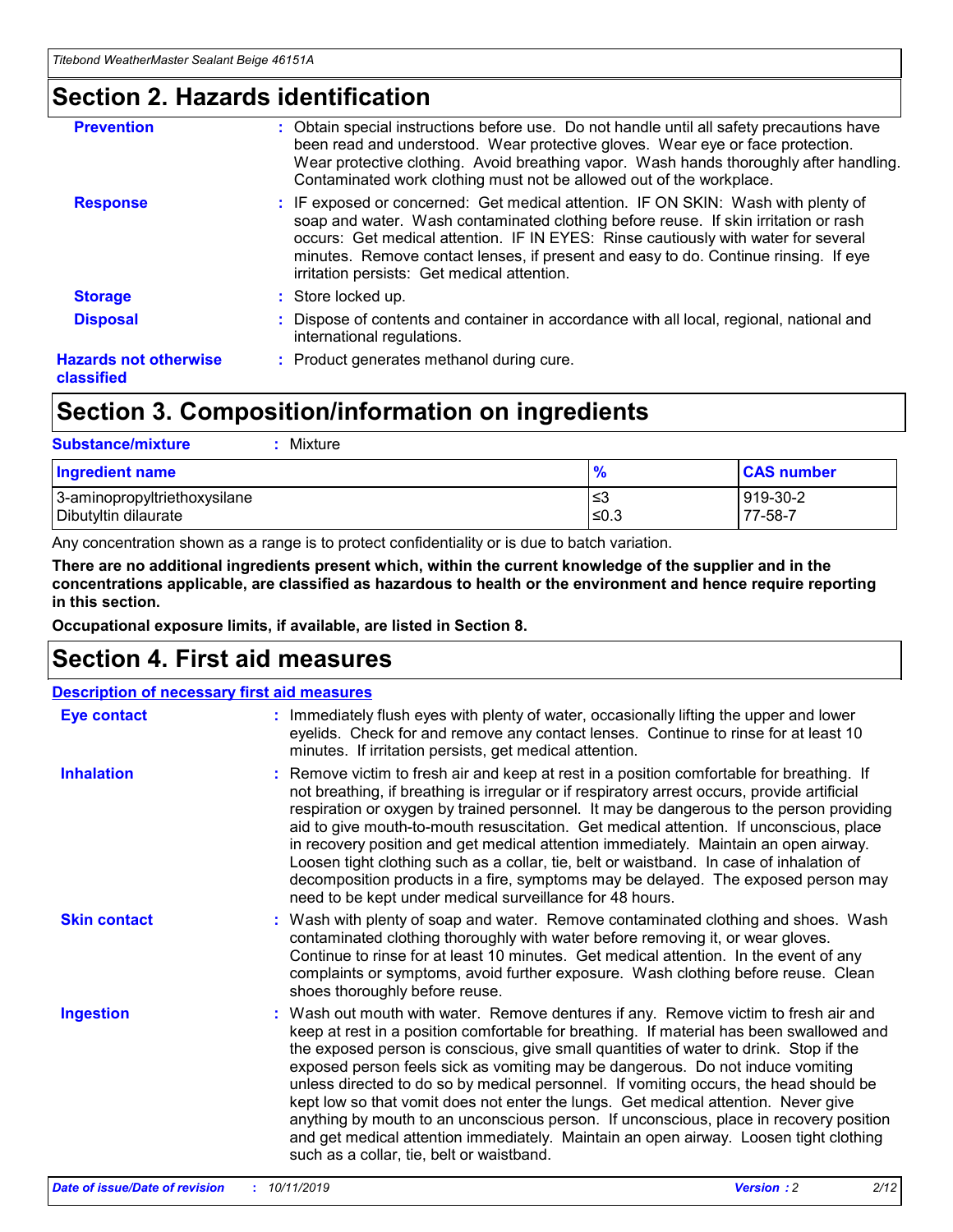## **Section 4. First aid measures**

| Most important symptoms/effects, acute and delayed |                                       |                                                                                                                                                                                                                                                                                                                                                                                                                 |  |  |  |
|----------------------------------------------------|---------------------------------------|-----------------------------------------------------------------------------------------------------------------------------------------------------------------------------------------------------------------------------------------------------------------------------------------------------------------------------------------------------------------------------------------------------------------|--|--|--|
|                                                    | <b>Potential acute health effects</b> |                                                                                                                                                                                                                                                                                                                                                                                                                 |  |  |  |
| <b>Eye contact</b>                                 |                                       | : May cause eye irritation.                                                                                                                                                                                                                                                                                                                                                                                     |  |  |  |
| <b>Inhalation</b>                                  |                                       | : No known significant effects or critical hazards.                                                                                                                                                                                                                                                                                                                                                             |  |  |  |
| <b>Skin contact</b>                                |                                       | : May cause skin irritation.                                                                                                                                                                                                                                                                                                                                                                                    |  |  |  |
| <b>Ingestion</b>                                   |                                       | : No known significant effects or critical hazards.                                                                                                                                                                                                                                                                                                                                                             |  |  |  |
| Over-exposure signs/symptoms                       |                                       |                                                                                                                                                                                                                                                                                                                                                                                                                 |  |  |  |
| <b>Eye contact</b>                                 |                                       | : Adverse symptoms may include the following:<br>irritation<br>watering<br>redness                                                                                                                                                                                                                                                                                                                              |  |  |  |
| <b>Inhalation</b>                                  |                                       | : Adverse symptoms may include the following:<br>reduced fetal weight<br>increase in fetal deaths<br>skeletal malformations                                                                                                                                                                                                                                                                                     |  |  |  |
| <b>Skin contact</b>                                |                                       | : Adverse symptoms may include the following:<br>irritation<br>redness<br>reduced fetal weight<br>increase in fetal deaths<br>skeletal malformations                                                                                                                                                                                                                                                            |  |  |  |
| <b>Ingestion</b>                                   |                                       | : Adverse symptoms may include the following:<br>reduced fetal weight<br>increase in fetal deaths<br>skeletal malformations                                                                                                                                                                                                                                                                                     |  |  |  |
|                                                    |                                       | <b>Indication of immediate medical attention and special treatment needed, if necessary</b>                                                                                                                                                                                                                                                                                                                     |  |  |  |
| <b>Notes to physician</b>                          |                                       | : In case of inhalation of decomposition products in a fire, symptoms may be delayed.<br>The exposed person may need to be kept under medical surveillance for 48 hours.                                                                                                                                                                                                                                        |  |  |  |
| <b>Specific treatments</b>                         |                                       | : No specific treatment.                                                                                                                                                                                                                                                                                                                                                                                        |  |  |  |
| <b>Protection of first-aiders</b>                  |                                       | : No action shall be taken involving any personal risk or without suitable training. If it is<br>suspected that fumes are still present, the rescuer should wear an appropriate mask or<br>self-contained breathing apparatus. It may be dangerous to the person providing aid to<br>give mouth-to-mouth resuscitation. Wash contaminated clothing thoroughly with water<br>before removing it, or wear gloves. |  |  |  |

**See toxicological information (Section 11)**

### **Section 5. Fire-fighting measures**

| <b>Extinguishing media</b>                             |                                                                                                                                                                                                     |
|--------------------------------------------------------|-----------------------------------------------------------------------------------------------------------------------------------------------------------------------------------------------------|
| <b>Suitable extinguishing</b><br>media                 | : Use an extinguishing agent suitable for the surrounding fire.                                                                                                                                     |
| <b>Unsuitable extinguishing</b><br>media               | : None known.                                                                                                                                                                                       |
| <b>Specific hazards arising</b><br>from the chemical   | : In a fire or if heated, a pressure increase will occur and the container may burst.                                                                                                               |
| <b>Hazardous thermal</b><br>decomposition products     | : Decomposition products may include the following materials:<br>carbon dioxide<br>carbon monoxide<br>nitrogen oxides<br>metal oxide/oxides                                                         |
| <b>Special protective actions</b><br>for fire-fighters | : Promptly isolate the scene by removing all persons from the vicinity of the incident if<br>there is a fire. No action shall be taken involving any personal risk or without suitable<br>training. |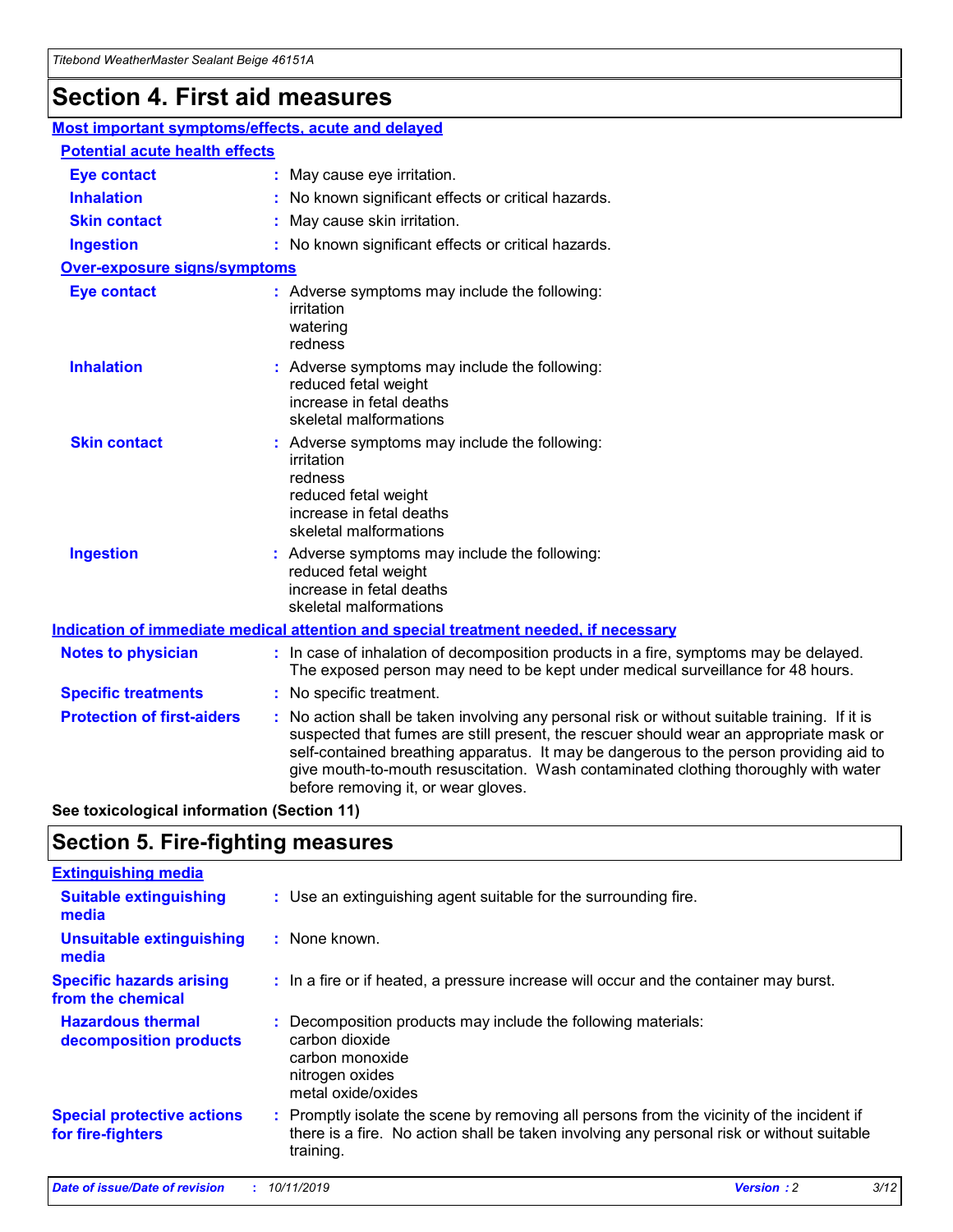### **Section 5. Fire-fighting measures**

**Special protective equipment for fire-fighters** Fire-fighters should wear appropriate protective equipment and self-contained breathing **:** apparatus (SCBA) with a full face-piece operated in positive pressure mode.

### **Section 6. Accidental release measures**

#### **Personal precautions, protective equipment and emergency procedures**

| For non-emergency<br>personnel                               | : No action shall be taken involving any personal risk or without suitable training.<br>Evacuate surrounding areas. Keep unnecessary and unprotected personnel from<br>entering. Do not touch or walk through spilled material. Avoid breathing vapor or mist.<br>Provide adequate ventilation. Wear appropriate respirator when ventilation is<br>inadequate. Put on appropriate personal protective equipment.                                                                                                                                                                                                                                                                                             |
|--------------------------------------------------------------|--------------------------------------------------------------------------------------------------------------------------------------------------------------------------------------------------------------------------------------------------------------------------------------------------------------------------------------------------------------------------------------------------------------------------------------------------------------------------------------------------------------------------------------------------------------------------------------------------------------------------------------------------------------------------------------------------------------|
|                                                              | For emergency responders : If specialized clothing is required to deal with the spillage, take note of any information in<br>Section 8 on suitable and unsuitable materials. See also the information in "For non-<br>emergency personnel".                                                                                                                                                                                                                                                                                                                                                                                                                                                                  |
| <b>Environmental precautions</b>                             | : Avoid dispersal of spilled material and runoff and contact with soil, waterways, drains<br>and sewers. Inform the relevant authorities if the product has caused environmental<br>pollution (sewers, waterways, soil or air).                                                                                                                                                                                                                                                                                                                                                                                                                                                                              |
| <b>Methods and materials for containment and cleaning up</b> |                                                                                                                                                                                                                                                                                                                                                                                                                                                                                                                                                                                                                                                                                                              |
| <b>Small spill</b>                                           | : Stop leak if without risk. Move containers from spill area. Dilute with water and mop up<br>if water-soluble. Alternatively, or if water-insoluble, absorb with an inert dry material and<br>place in an appropriate waste disposal container. Dispose of via a licensed waste<br>disposal contractor.                                                                                                                                                                                                                                                                                                                                                                                                     |
| <b>Large spill</b>                                           | : Stop leak if without risk. Move containers from spill area. Approach release from<br>upwind. Prevent entry into sewers, water courses, basements or confined areas. Wash<br>spillages into an effluent treatment plant or proceed as follows. Contain and collect<br>spillage with non-combustible, absorbent material e.g. sand, earth, vermiculite or<br>diatomaceous earth and place in container for disposal according to local regulations<br>(see Section 13). Dispose of via a licensed waste disposal contractor. Contaminated<br>absorbent material may pose the same hazard as the spilled product. Note: see<br>Section 1 for emergency contact information and Section 13 for waste disposal. |

### **Section 7. Handling and storage**

| <b>Precautions for safe handling</b>                                             |                                                                                                                                                                                                                                                                                                                                                                                                                                                                                                                                                                                                                                                                                                                                                                                                                                                  |
|----------------------------------------------------------------------------------|--------------------------------------------------------------------------------------------------------------------------------------------------------------------------------------------------------------------------------------------------------------------------------------------------------------------------------------------------------------------------------------------------------------------------------------------------------------------------------------------------------------------------------------------------------------------------------------------------------------------------------------------------------------------------------------------------------------------------------------------------------------------------------------------------------------------------------------------------|
| <b>Protective measures</b>                                                       | : Put on appropriate personal protective equipment (see Section 8). Persons with a<br>history of skin sensitization problems should not be employed in any process in which<br>this product is used. Avoid exposure - obtain special instructions before use. Avoid<br>exposure during pregnancy. Do not handle until all safety precautions have been read<br>and understood. Do not get in eyes or on skin or clothing. Do not ingest. Avoid<br>breathing vapor or mist. If during normal use the material presents a respiratory hazard,<br>use only with adequate ventilation or wear appropriate respirator. Keep in the original<br>container or an approved alternative made from a compatible material, kept tightly<br>closed when not in use. Empty containers retain product residue and can be hazardous.<br>Do not reuse container. |
| <b>Advice on general</b><br>occupational hygiene                                 | : Eating, drinking and smoking should be prohibited in areas where this material is<br>handled, stored and processed. Workers should wash hands and face before eating,<br>drinking and smoking. Remove contaminated clothing and protective equipment before<br>entering eating areas. See also Section 8 for additional information on hygiene<br>measures.                                                                                                                                                                                                                                                                                                                                                                                                                                                                                    |
| <b>Conditions for safe storage,</b><br>including any<br><b>incompatibilities</b> | : Store between the following temperatures: 0 to 120 $\degree$ C (32 to 248 $\degree$ F). Store in<br>accordance with local regulations. Store in original container protected from direct<br>sunlight in a dry, cool and well-ventilated area, away from incompatible materials (see<br>Section 10) and food and drink. Store locked up. Keep container tightly closed and<br>sealed until ready for use. Containers that have been opened must be carefully<br>resealed and kept upright to prevent leakage. Do not store in unlabeled containers.<br>Use appropriate containment to avoid environmental contamination. See Section 10 for<br>incompatible materials before handling or use.                                                                                                                                                   |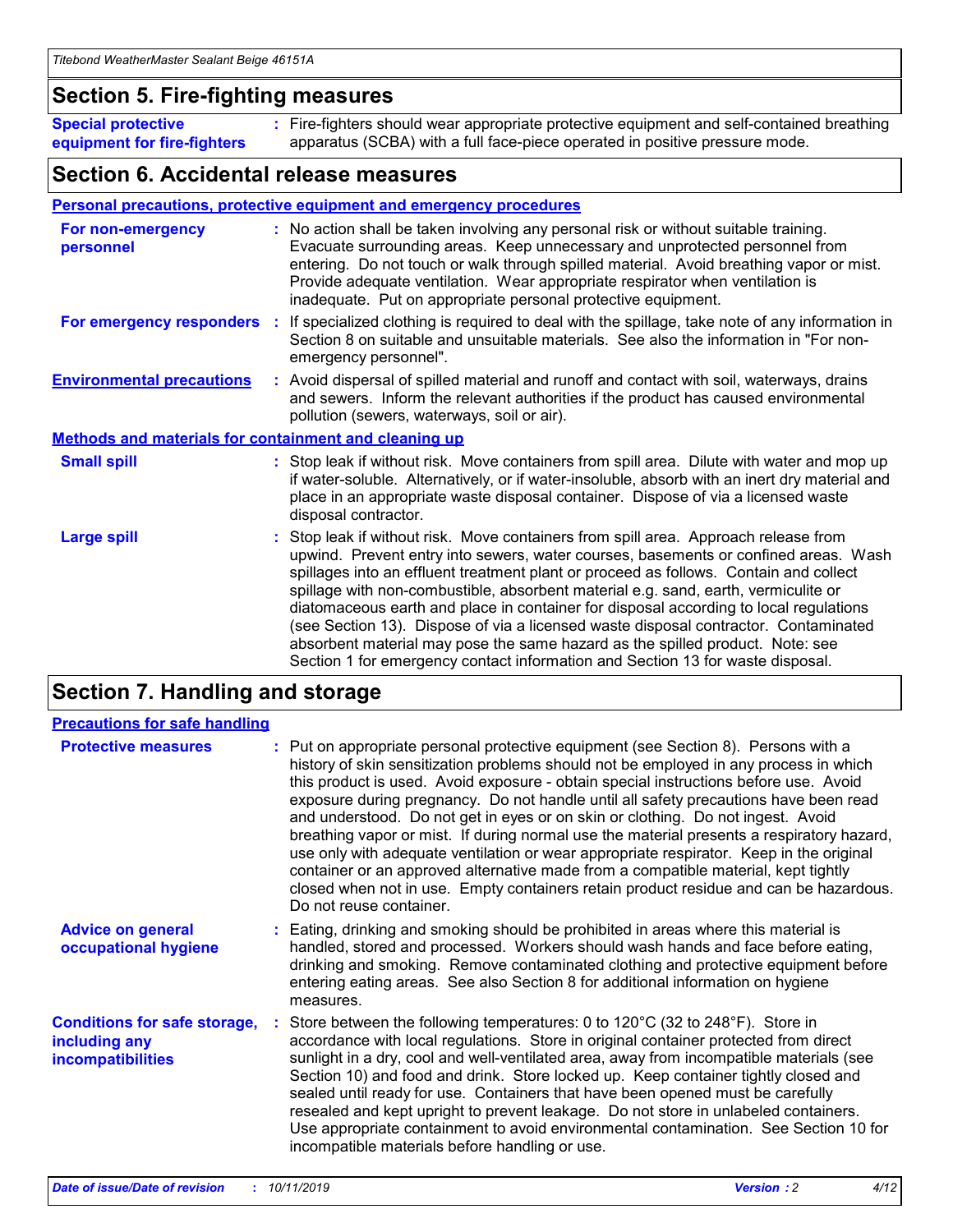## **Section 8. Exposure controls/personal protection**

#### **Control parameters**

#### **Occupational exposure limits**

| <b>Ingredient name</b>                               |    |                                          | <b>Exposure limits</b>                                                                                                                                                                                                                                                                                                                                                                                                                                                                                                                                                                                                 |
|------------------------------------------------------|----|------------------------------------------|------------------------------------------------------------------------------------------------------------------------------------------------------------------------------------------------------------------------------------------------------------------------------------------------------------------------------------------------------------------------------------------------------------------------------------------------------------------------------------------------------------------------------------------------------------------------------------------------------------------------|
| 3-aminopropyltriethoxysilane<br>Dibutyltin dilaurate |    |                                          | None.<br>ACGIH TLV (United States, 3/2019). Absorbed through skin.<br>Notes: as Sn<br>TWA: 0.1 mg/m <sup>3</sup> , (as Sn) 8 hours.<br>STEL: 0.2 mg/m <sup>3</sup> , (as Sn) 15 minutes.<br>NIOSH REL (United States, 10/2016). Absorbed through skin.<br>Notes: as Sn<br>TWA: 0.1 mg/m <sup>3</sup> , (as Sn) 10 hours.<br>OSHA PEL (United States, 5/2018). Notes: as Sn<br>TWA: $0.1 \text{ mg/m}^3$ , (as Sn) 8 hours.<br>OSHA PEL 1989 (United States, 3/1989). Absorbed through skin.<br>Notes: measured as Sn<br>TWA: 0.1 mg/m <sup>3</sup> , (measured as Sn) 8 hours. Form: Organic                           |
| <b>Appropriate engineering</b><br>controls           |    |                                          | : If user operations generate dust, fumes, gas, vapor or mist, use process enclosures,<br>local exhaust ventilation or other engineering controls to keep worker exposure to<br>airborne contaminants below any recommended or statutory limits.                                                                                                                                                                                                                                                                                                                                                                       |
| <b>Environmental exposure</b><br><b>controls</b>     |    |                                          | Emissions from ventilation or work process equipment should be checked to ensure<br>they comply with the requirements of environmental protection legislation. In some<br>cases, fume scrubbers, filters or engineering modifications to the process equipment<br>will be necessary to reduce emissions to acceptable levels.                                                                                                                                                                                                                                                                                          |
| <b>Individual protection measures</b>                |    |                                          |                                                                                                                                                                                                                                                                                                                                                                                                                                                                                                                                                                                                                        |
| <b>Hygiene measures</b>                              |    |                                          | : Wash hands, forearms and face thoroughly after handling chemical products, before<br>eating, smoking and using the lavatory and at the end of the working period.<br>Appropriate techniques should be used to remove potentially contaminated clothing.<br>Contaminated work clothing should not be allowed out of the workplace. Wash<br>contaminated clothing before reusing. Ensure that eyewash stations and safety<br>showers are close to the workstation location.                                                                                                                                            |
| <b>Eye/face protection</b>                           |    |                                          | : Safety eyewear complying with an approved standard should be used when a risk<br>assessment indicates this is necessary to avoid exposure to liquid splashes, mists,<br>gases or dusts. If contact is possible, the following protection should be worn, unless<br>the assessment indicates a higher degree of protection: chemical splash goggles.                                                                                                                                                                                                                                                                  |
| <b>Skin protection</b>                               |    |                                          |                                                                                                                                                                                                                                                                                                                                                                                                                                                                                                                                                                                                                        |
| <b>Hand protection</b>                               |    |                                          | : Chemical-resistant, impervious gloves complying with an approved standard should be<br>worn at all times when handling chemical products if a risk assessment indicates this is<br>necessary. Considering the parameters specified by the glove manufacturer, check<br>during use that the gloves are still retaining their protective properties. It should be<br>noted that the time to breakthrough for any glove material may be different for different<br>glove manufacturers. In the case of mixtures, consisting of several substances, the<br>protection time of the gloves cannot be accurately estimated. |
| <b>Body protection</b>                               |    | handling this product.                   | Personal protective equipment for the body should be selected based on the task being<br>performed and the risks involved and should be approved by a specialist before                                                                                                                                                                                                                                                                                                                                                                                                                                                |
| <b>Other skin protection</b>                         |    | specialist before handling this product. | : Appropriate footwear and any additional skin protection measures should be selected<br>based on the task being performed and the risks involved and should be approved by a                                                                                                                                                                                                                                                                                                                                                                                                                                          |
| <b>Respiratory protection</b>                        | ÷. | aspects of use.                          | Based on the hazard and potential for exposure, select a respirator that meets the<br>appropriate standard or certification. Respirators must be used according to a<br>respiratory protection program to ensure proper fitting, training, and other important                                                                                                                                                                                                                                                                                                                                                         |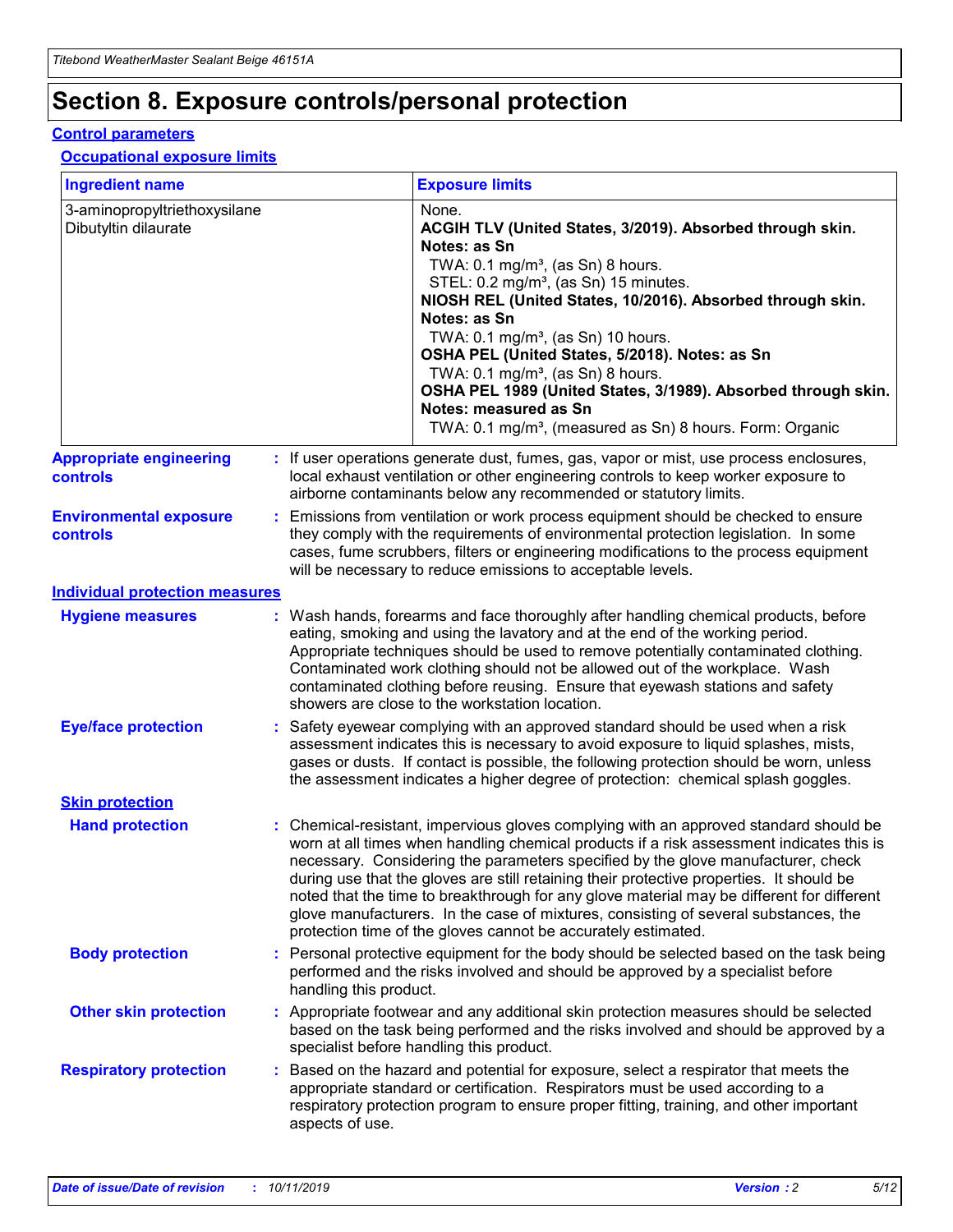### **Section 9. Physical and chemical properties**

#### **Appearance**

| <b>Physical state</b>                                  | : Liquid. [Paste.]                                              |
|--------------------------------------------------------|-----------------------------------------------------------------|
| <b>Color</b>                                           | Beige.                                                          |
| Odor                                                   | None [Slight]                                                   |
| <b>Odor threshold</b>                                  | $:$ Not available.                                              |
| рH                                                     | : Not applicable.                                               |
| <b>Melting point</b>                                   | : Not available.                                                |
| <b>Boiling point</b>                                   | : >100°C (>212°F)                                               |
| <b>Flash point</b>                                     | : Closed cup: >200°C (>392°F) [Setaflash.]                      |
| <b>Evaporation rate</b>                                | $:$ <1 (butyl acetate = 1)                                      |
| <b>Flammability (solid, gas)</b>                       | : Not available.                                                |
| <b>Lower and upper explosive</b><br>(flammable) limits | : Not available.                                                |
| <b>VOC (less water, less</b><br>exempt solvents)       | $: 0$ g/l                                                       |
| <b>Volatility</b>                                      | $: 0\%$ (w/w)                                                   |
| <b>Vapor density</b>                                   | : Not available.                                                |
| <b>Relative density</b>                                | : 1.4329                                                        |
| <b>Solubility</b>                                      | Insoluble in the following materials: cold water and hot water. |
| <b>Solubility in water</b>                             | : Not available.                                                |
| <b>Partition coefficient: n-</b><br>octanol/water      | : Not available.                                                |
|                                                        |                                                                 |
| <b>Auto-ignition temperature</b>                       | : Not available.                                                |
| <b>Decomposition temperature</b>                       | : Not available.                                                |

### **Section 10. Stability and reactivity**

| <b>Reactivity</b>                            |    | : No specific test data related to reactivity available for this product or its ingredients.            |
|----------------------------------------------|----|---------------------------------------------------------------------------------------------------------|
| <b>Chemical stability</b>                    |    | : The product is stable.                                                                                |
| <b>Possibility of hazardous</b><br>reactions |    | : Under normal conditions of storage and use, hazardous reactions will not occur.                       |
| <b>Conditions to avoid</b>                   |    | : No specific data.                                                                                     |
| <b>Incompatible materials</b>                |    | : No specific data.                                                                                     |
| <b>Hazardous decomposition</b><br>products   | ÷. | Under normal conditions of storage and use, hazardous decomposition products should<br>not be produced. |

### **Section 11. Toxicological information**

### **Information on toxicological effects**

#### **Acute toxicity**

| <b>Product/ingredient name</b> | <b>Result</b>           | <b>Species</b> | <b>Dose</b>                | <b>Exposure</b> |
|--------------------------------|-------------------------|----------------|----------------------------|-----------------|
| 3-aminopropyltriethoxysilane   | <b>ILD50 Dermal</b>     | Rabbit         | 4.29 g/kg                  |                 |
| Dibutyltin dilaurate           | ILD50 Oral<br>LD50 Oral | Rat<br>Rat     | $1.57$ g/kg<br>175 $mg/kg$ |                 |
|                                |                         |                |                            |                 |

**Irritation/Corrosion**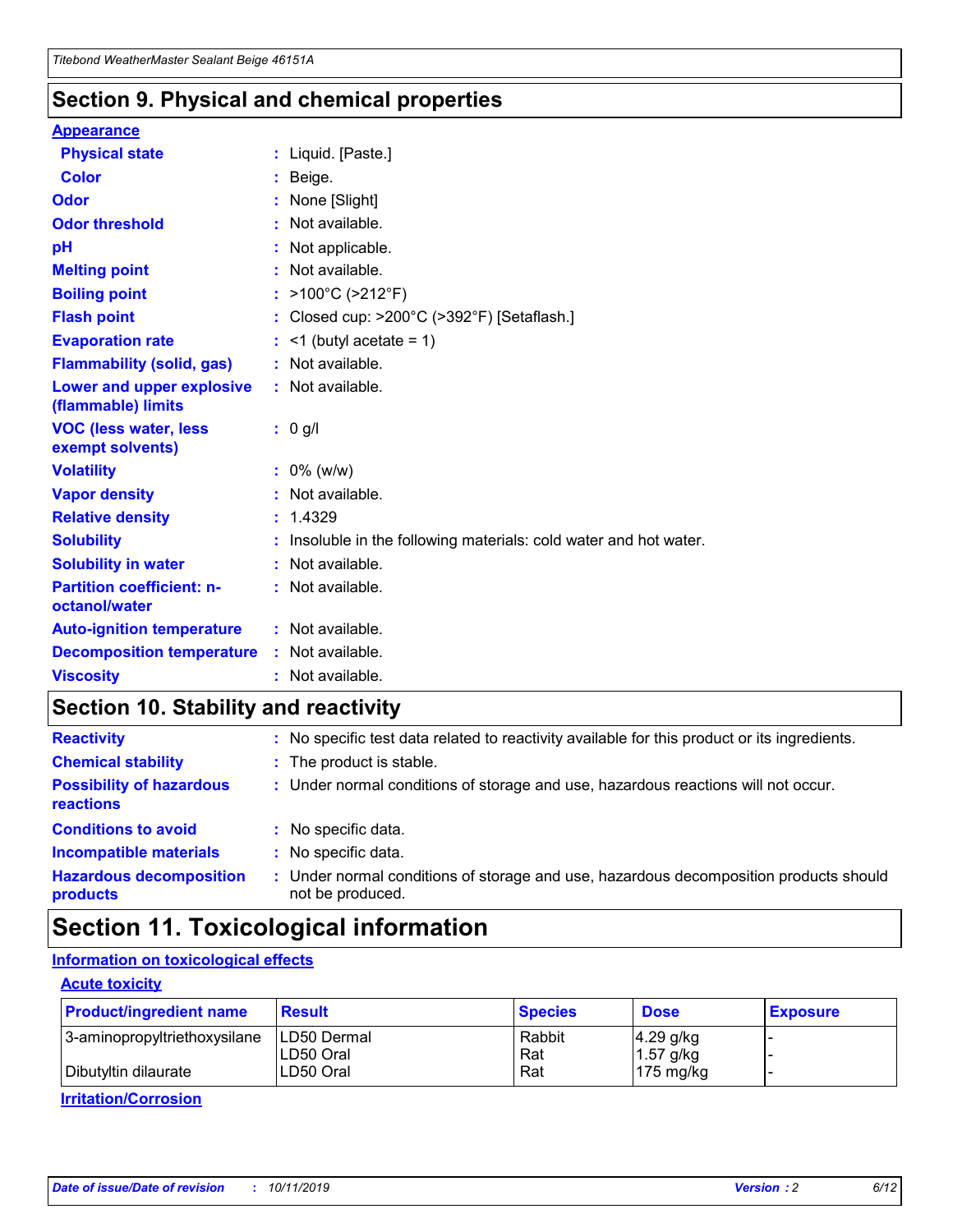## **Section 11. Toxicological information**

| <b>Product/ingredient name</b> | <b>Result</b>            | <b>Species</b> | <b>Score</b> | <b>Exposure</b>           | <b>Observation</b> |
|--------------------------------|--------------------------|----------------|--------------|---------------------------|--------------------|
| 3-aminopropyltriethoxysilane   | Eyes - Mild irritant     | Rabbit         |              | $100$ mg                  |                    |
|                                | Eyes - Severe irritant   | Rabbit         |              | 24 hours 750              |                    |
|                                |                          |                |              | ug                        |                    |
|                                | Skin - Severe irritant   | Rabbit         |              | 24 hours 5                | -                  |
| Dibutyltin dilaurate           | Eyes - Moderate irritant | Rabbit         |              | mg<br><b>24 hours 100</b> |                    |
|                                |                          |                |              | mg                        |                    |
|                                | Skin - Severe irritant   | Rabbit         |              | 500 mg                    | -                  |

### **Sensitization**

Not available.

#### **Mutagenicity**

Not available.

#### **Carcinogenicity**

Not available.

#### **Reproductive toxicity**

Not available.

#### **Teratogenicity**

Not available.

#### **Specific target organ toxicity (single exposure)**

Not available.

#### **Specific target organ toxicity (repeated exposure)**

| <b>Name</b>                                                                  |                                                                            | <b>Category</b>                                     | <b>Route of</b><br>exposure | <b>Target organs</b> |
|------------------------------------------------------------------------------|----------------------------------------------------------------------------|-----------------------------------------------------|-----------------------------|----------------------|
| Dibutyltin dilaurate                                                         |                                                                            | Category 1                                          | -                           | respiratory system   |
| <b>Aspiration hazard</b><br>Not available.                                   |                                                                            |                                                     |                             |                      |
| <b>Information on the likely</b><br>routes of exposure                       | : Not available.                                                           |                                                     |                             |                      |
| <b>Potential acute health effects</b>                                        |                                                                            |                                                     |                             |                      |
| <b>Eye contact</b>                                                           | : May cause eye irritation.                                                |                                                     |                             |                      |
| <b>Inhalation</b>                                                            |                                                                            | : No known significant effects or critical hazards. |                             |                      |
| <b>Skin contact</b>                                                          | : May cause skin irritation.                                               |                                                     |                             |                      |
| <b>Ingestion</b>                                                             |                                                                            | : No known significant effects or critical hazards. |                             |                      |
| Symptoms related to the physical, chemical and toxicological characteristics |                                                                            |                                                     |                             |                      |
| <b>Eye contact</b>                                                           | irritation<br>watering<br>redness                                          | : Adverse symptoms may include the following:       |                             |                      |
| <b>Inhalation</b>                                                            | reduced fetal weight<br>increase in fetal deaths<br>skeletal malformations | : Adverse symptoms may include the following:       |                             |                      |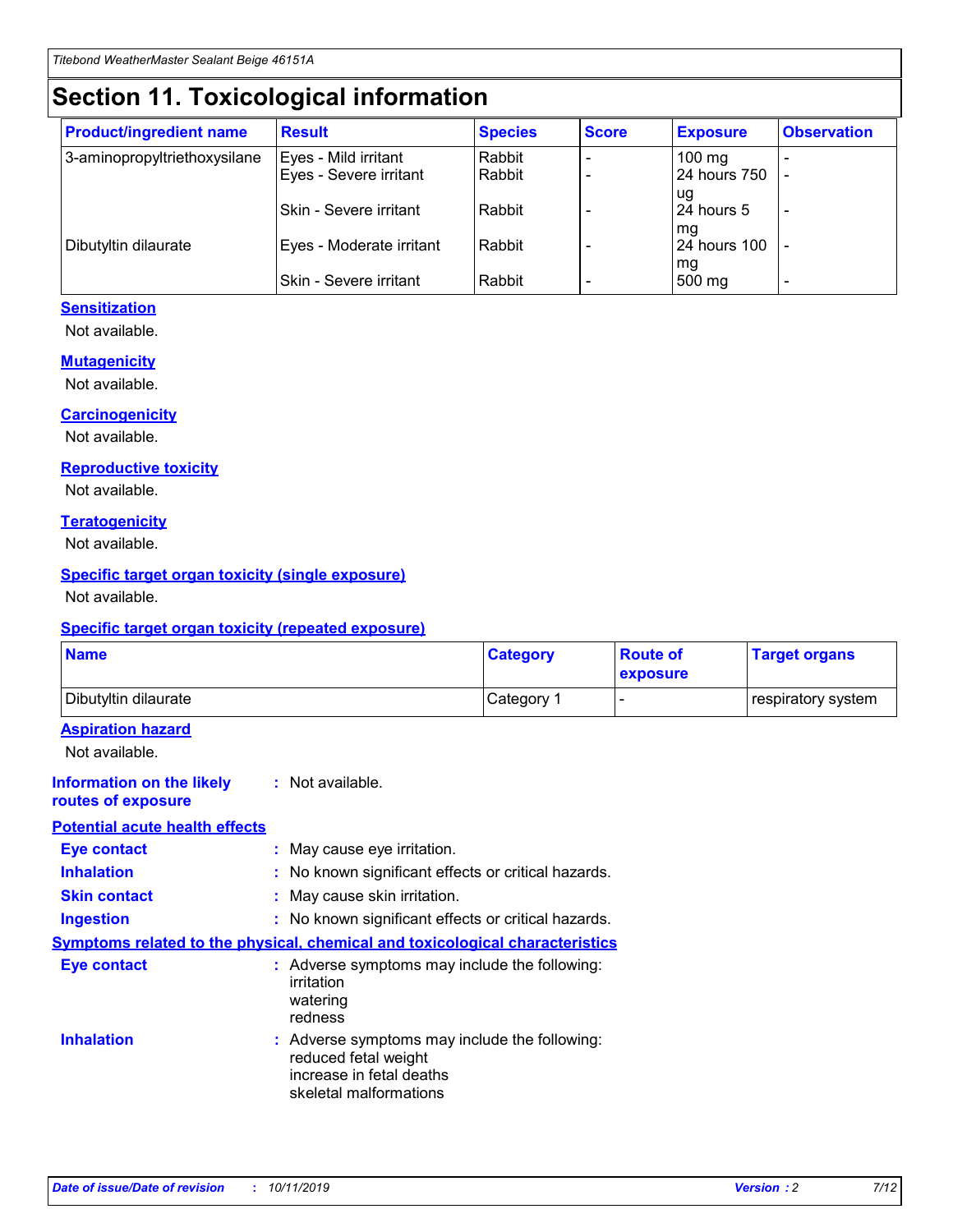## **Section 11. Toxicological information**

| <b>Skin contact</b>                     | : Adverse symptoms may include the following:                                                            |
|-----------------------------------------|----------------------------------------------------------------------------------------------------------|
|                                         | irritation                                                                                               |
|                                         | redness                                                                                                  |
|                                         | reduced fetal weight                                                                                     |
|                                         | increase in fetal deaths                                                                                 |
|                                         | skeletal malformations                                                                                   |
| <b>Ingestion</b>                        | : Adverse symptoms may include the following:                                                            |
|                                         | reduced fetal weight                                                                                     |
|                                         | increase in fetal deaths                                                                                 |
|                                         | skeletal malformations                                                                                   |
|                                         | Delayed and immediate effects and also chronic effects from short and long term exposure                 |
| <b>Short term exposure</b>              |                                                                                                          |
| <b>Potential immediate</b>              | : Not available.                                                                                         |
| effects                                 |                                                                                                          |
| <b>Potential delayed effects</b>        | : Not available.                                                                                         |
| Long term exposure                      |                                                                                                          |
| <b>Potential immediate</b>              | : Not available.                                                                                         |
| effects                                 |                                                                                                          |
| <b>Potential delayed effects</b>        | : Not available.                                                                                         |
| <b>Potential chronic health effects</b> |                                                                                                          |
| Not available.                          |                                                                                                          |
| <b>General</b>                          | : Once sensitized, a severe allergic reaction may occur when subsequently exposed to<br>very low levels. |
| <b>Carcinogenicity</b>                  | : No known significant effects or critical hazards.                                                      |
| <b>Mutagenicity</b>                     | : No known significant effects or critical hazards.                                                      |
| <b>Teratogenicity</b>                   | May damage the unborn child.                                                                             |
| <b>Developmental effects</b>            | : No known significant effects or critical hazards.                                                      |
| <b>Fertility effects</b>                | May damage fertility.                                                                                    |
| <b>Numerical measures of toxicity</b>   |                                                                                                          |
| <b>Acute toxicity estimates</b>         |                                                                                                          |
| الملحلة والمستحيط والمسالم              |                                                                                                          |

Not available.

## **Section 12. Ecological information**

#### **Toxicity**

| <b>Product/ingredient name</b> | <b>Result</b>                     | <b>Species</b>                              | <b>Exposure</b> |
|--------------------------------|-----------------------------------|---------------------------------------------|-----------------|
| Dibutyltin dilaurate           | Chronic EC10 > 2 mg/l Fresh water | Algae - Scenedesmus<br><b>I</b> subspicatus | l 96 hours i    |

### **Persistence and degradability**

| <b>Product/ingredient name</b> | <b>Test</b>                                                                    | <b>Result</b>  |                   | <b>Dose</b> | <b>Inoculum</b>         |
|--------------------------------|--------------------------------------------------------------------------------|----------------|-------------------|-------------|-------------------------|
| Dibutyltin dilaurate           | OECD 301F<br>Ready<br>Biodegradability -<br>Manometric<br>Respirometry<br>Test | 23 % - 28 days |                   |             |                         |
| <b>Product/ingredient name</b> | <b>Aquatic half-life</b>                                                       |                | <b>Photolysis</b> |             | <b>Biodegradability</b> |
| Dibutyltin dilaurate           |                                                                                |                |                   |             | Inherent                |

### **Bioaccumulative potential**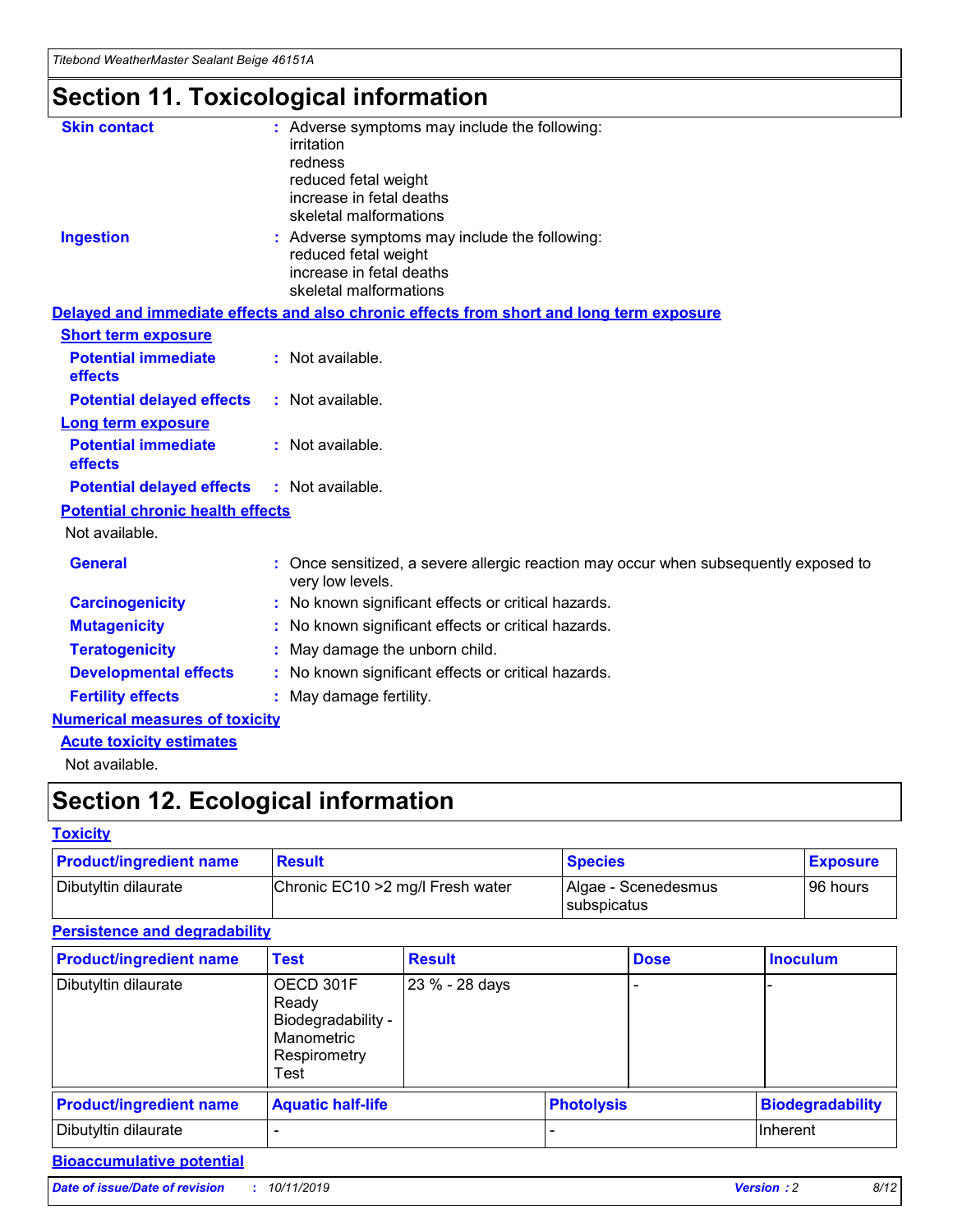## **Section 12. Ecological information**

| <b>Product/ingredient name</b> | $LoaPow$ | <b>BCF</b> | <b>Potential</b> |
|--------------------------------|----------|------------|------------------|
| 3-aminopropyltriethoxysilane   | 1.7      | 3.4        | low              |
| Dibutyltin dilaurate           | 4.44     | 2.91       | low              |

#### **Mobility in soil**

| <i></i>                                                       |                                                     |
|---------------------------------------------------------------|-----------------------------------------------------|
| <b>Soil/water partition</b><br>coefficient (K <sub>oc</sub> ) | : Not available.                                    |
| <b>Other adverse effects</b>                                  | : No known significant effects or critical hazards. |

### **Section 13. Disposal considerations**

**Disposal methods :**

The generation of waste should be avoided or minimized wherever possible. Disposal of this product, solutions and any by-products should at all times comply with the requirements of environmental protection and waste disposal legislation and any regional local authority requirements. Dispose of surplus and non-recyclable products via a licensed waste disposal contractor. Waste should not be disposed of untreated to the sewer unless fully compliant with the requirements of all authorities with jurisdiction. Waste packaging should be recycled. Incineration or landfill should only be considered when recycling is not feasible. This material and its container must be disposed of in a safe way. Care should be taken when handling emptied containers that have not been cleaned or rinsed out. Empty containers or liners may retain some product residues. Avoid dispersal of spilled material and runoff and contact with soil, waterways, drains and sewers.

## **Section 14. Transport information**

|                                      | <b>DOT</b><br><b>Classification</b> | <b>TDG</b><br><b>Classification</b> | <b>Mexico</b><br><b>Classification</b> | <b>ADR/RID</b>               | <b>IMDG</b>    | <b>IATA</b>    |
|--------------------------------------|-------------------------------------|-------------------------------------|----------------------------------------|------------------------------|----------------|----------------|
| <b>UN number</b>                     | Not regulated.                      | Not regulated.                      | Not regulated.                         | Not regulated.               | Not regulated. | Not regulated. |
| <b>UN proper</b><br>shipping name    |                                     |                                     |                                        |                              |                |                |
| <b>Transport</b><br>hazard class(es) | $\blacksquare$                      | $\overline{\phantom{0}}$            | $\overline{\phantom{a}}$               | $\qquad \qquad \blacksquare$ | $\blacksquare$ | $\blacksquare$ |
| <b>Packing group</b>                 | $\overline{\phantom{a}}$            | -                                   |                                        | -                            |                | -              |
| <b>Environmental</b><br>hazards      | No.                                 | No.                                 | No.                                    | No.                          | No.            | No.            |

## **Section 15. Regulatory information**

#### **U.S. Federal regulations**

#### **SARA 302/304**

#### **Composition/information on ingredients**

No products were found.

**SARA 304 RQ :** Not applicable.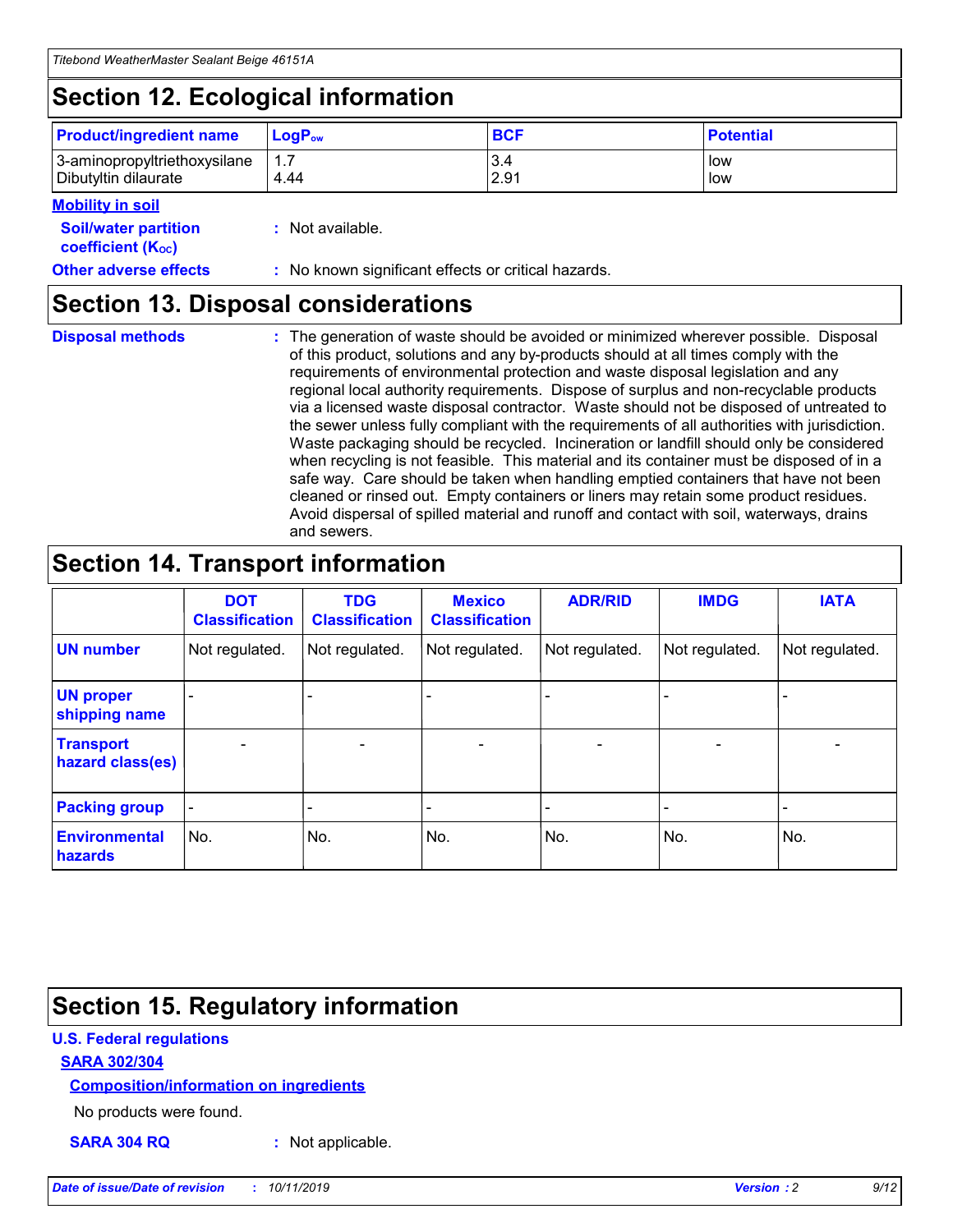## **Section 15. Regulatory information**

#### **SARA 311/312**

**Classification :** EYE IRRITATION - Category 2B SKIN SENSITIZATION - Category 1 TOXIC TO REPRODUCTION (Fertility) - Category 1B TOXIC TO REPRODUCTION (Unborn child) - Category 1B

#### **Composition/information on ingredients**

| <b>Name</b>                  | $\frac{9}{6}$ | <b>Classification</b>                                  |
|------------------------------|---------------|--------------------------------------------------------|
| 3-aminopropyltriethoxysilane | $\leq$ 3      | <b>FLAMMABLE LIQUIDS - Category 4</b>                  |
|                              |               | <b>ACUTE TOXICITY (oral) - Category 4</b>              |
|                              |               | SKIN IRRITATION - Category 2                           |
|                              |               | EYE IRRITATION - Category 2A                           |
| Dibutyltin dilaurate         | ≤0.3          | <b>ACUTE TOXICITY (oral) - Category 3</b>              |
|                              |               | SKIN CORROSION - Category 1C                           |
|                              |               | SERIOUS EYE DAMAGE - Category 1                        |
|                              |               | SKIN SENSITIZATION - Category 1                        |
|                              |               | <b>GERM CELL MUTAGENICITY - Category 2</b>             |
|                              |               | <b>TOXIC TO REPRODUCTION (Fertility) - Category 1B</b> |
|                              |               | TOXIC TO REPRODUCTION (Unborn child) - Category 1B     |
|                              |               | SPECIFIC TARGET ORGAN TOXICITY (REPEATED               |
|                              |               | EXPOSURE) (respiratory system) - Category 1            |

#### **State regulations**

| <b>Massachusetts</b> | : None of the components are listed. |
|----------------------|--------------------------------------|
| <b>New York</b>      | : None of the components are listed. |
| <b>New Jersey</b>    | : None of the components are listed. |
| <b>Pennsylvania</b>  | : None of the components are listed. |

#### **California Prop. 65**

**A** WARNING: This product can expose you to methanol, which is known to the State of California to cause birth defects or other reproductive harm. For more information go to www.P65Warnings.ca.gov.

| <b>Ingredient name</b> | No significant risk Maximum<br>level | acceptable dosage<br>level |
|------------------------|--------------------------------------|----------------------------|
| methanol               |                                      | Yes.                       |

#### **International regulations**

**Chemical Weapon Convention List Schedules I, II & III Chemicals** Not listed.

#### **Montreal Protocol**

Not listed.

#### **Stockholm Convention on Persistent Organic Pollutants**

Not listed.

### **UNECE Aarhus Protocol on POPs and Heavy Metals**

Not listed.

#### **Inventory list**

### **China :** All components are listed or exempted.

#### **United States TSCA 8(b) inventory :** All components are active or exempted.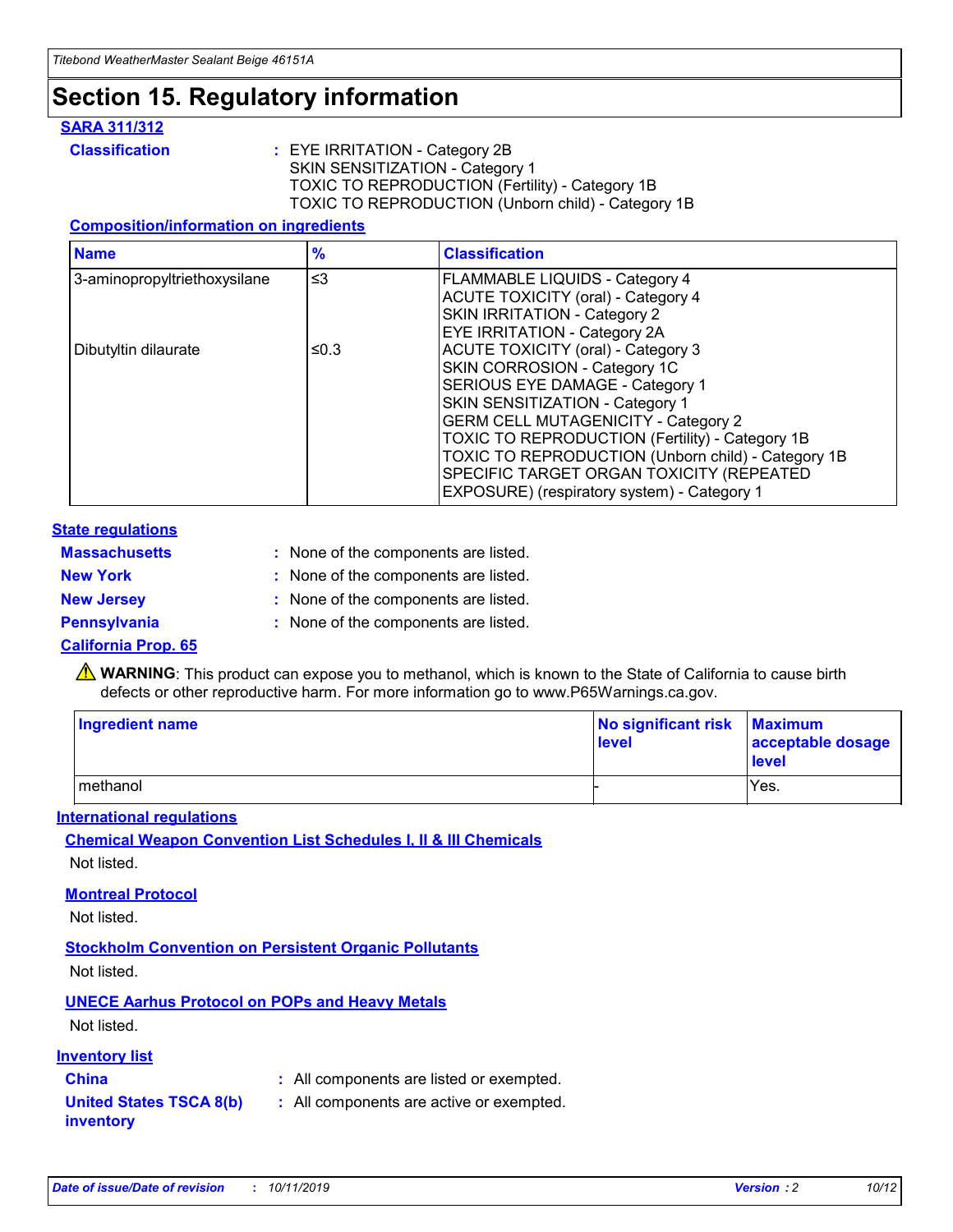## **Section 16. Other information**

**Hazardous Material Information System (U.S.A.)**



**Caution: HMIS® ratings are based on a 0-4 rating scale, with 0 representing minimal hazards or risks, and 4 representing significant hazards or risks. Although HMIS® ratings and the associated label are not required on SDSs or products leaving a facility under 29 CFR 1910.1200, the preparer may choose to provide them. HMIS® ratings are to be used with a fully implemented HMIS® program. HMIS® is a registered trademark and service mark of the American Coatings Association, Inc.**

**The customer is responsible for determining the PPE code for this material. For more information on HMIS® Personal Protective Equipment (PPE) codes, consult the HMIS® Implementation Manual.**

#### **National Fire Protection Association (U.S.A.)**



**Reprinted with permission from NFPA 704-2001, Identification of the Hazards of Materials for Emergency Response Copyright ©1997, National Fire Protection Association, Quincy, MA 02269. This reprinted material is not the complete and official position of the National Fire Protection Association, on the referenced subject which is represented only by the standard in its entirety.**

**Copyright ©2001, National Fire Protection Association, Quincy, MA 02269. This warning system is intended to be interpreted and applied only by properly trained individuals to identify fire, health and reactivity hazards of chemicals. The user is referred to certain limited number of chemicals with recommended classifications in NFPA 49 and NFPA 325, which would be used as a guideline only. Whether the chemicals are classified by NFPA or not, anyone using the 704 systems to classify chemicals does so at their own risk.**

**Procedure used to derive the classification**

| <b>Classification</b>                                                                                                                                                    |                                                                                                                                                  | <b>Justification</b>                                                                                                                                                                                                                                                                                                                                                                                                 |  |
|--------------------------------------------------------------------------------------------------------------------------------------------------------------------------|--------------------------------------------------------------------------------------------------------------------------------------------------|----------------------------------------------------------------------------------------------------------------------------------------------------------------------------------------------------------------------------------------------------------------------------------------------------------------------------------------------------------------------------------------------------------------------|--|
| EYE IRRITATION - Category 2B<br>SKIN SENSITIZATION - Category 1<br>TOXIC TO REPRODUCTION (Fertility) - Category 1B<br>TOXIC TO REPRODUCTION (Unborn child) - Category 1B |                                                                                                                                                  | Expert judgment<br>Expert judgment<br>Expert judgment<br>Expert judgment                                                                                                                                                                                                                                                                                                                                             |  |
| <b>History</b>                                                                                                                                                           |                                                                                                                                                  |                                                                                                                                                                                                                                                                                                                                                                                                                      |  |
| Date of printing                                                                                                                                                         | : 4/22/2022                                                                                                                                      |                                                                                                                                                                                                                                                                                                                                                                                                                      |  |
| Date of issue/Date of<br>revision                                                                                                                                        | : 10/11/2019                                                                                                                                     |                                                                                                                                                                                                                                                                                                                                                                                                                      |  |
| Date of previous issue                                                                                                                                                   | : 10/16/2020                                                                                                                                     |                                                                                                                                                                                                                                                                                                                                                                                                                      |  |
| <b>Version</b>                                                                                                                                                           | $\therefore$ 2                                                                                                                                   |                                                                                                                                                                                                                                                                                                                                                                                                                      |  |
| <b>Key to abbreviations</b>                                                                                                                                              | $\therefore$ ATE = Acute Toxicity Estimate<br><b>BCF</b> = Bioconcentration Factor<br>IBC = Intermediate Bulk Container<br>$UN = United Nations$ | GHS = Globally Harmonized System of Classification and Labelling of Chemicals<br>IATA = International Air Transport Association<br><b>IMDG = International Maritime Dangerous Goods</b><br>LogPow = logarithm of the octanol/water partition coefficient<br>MARPOL = International Convention for the Prevention of Pollution From Ships, 1973<br>as modified by the Protocol of 1978. ("Marpol" = marine pollution) |  |